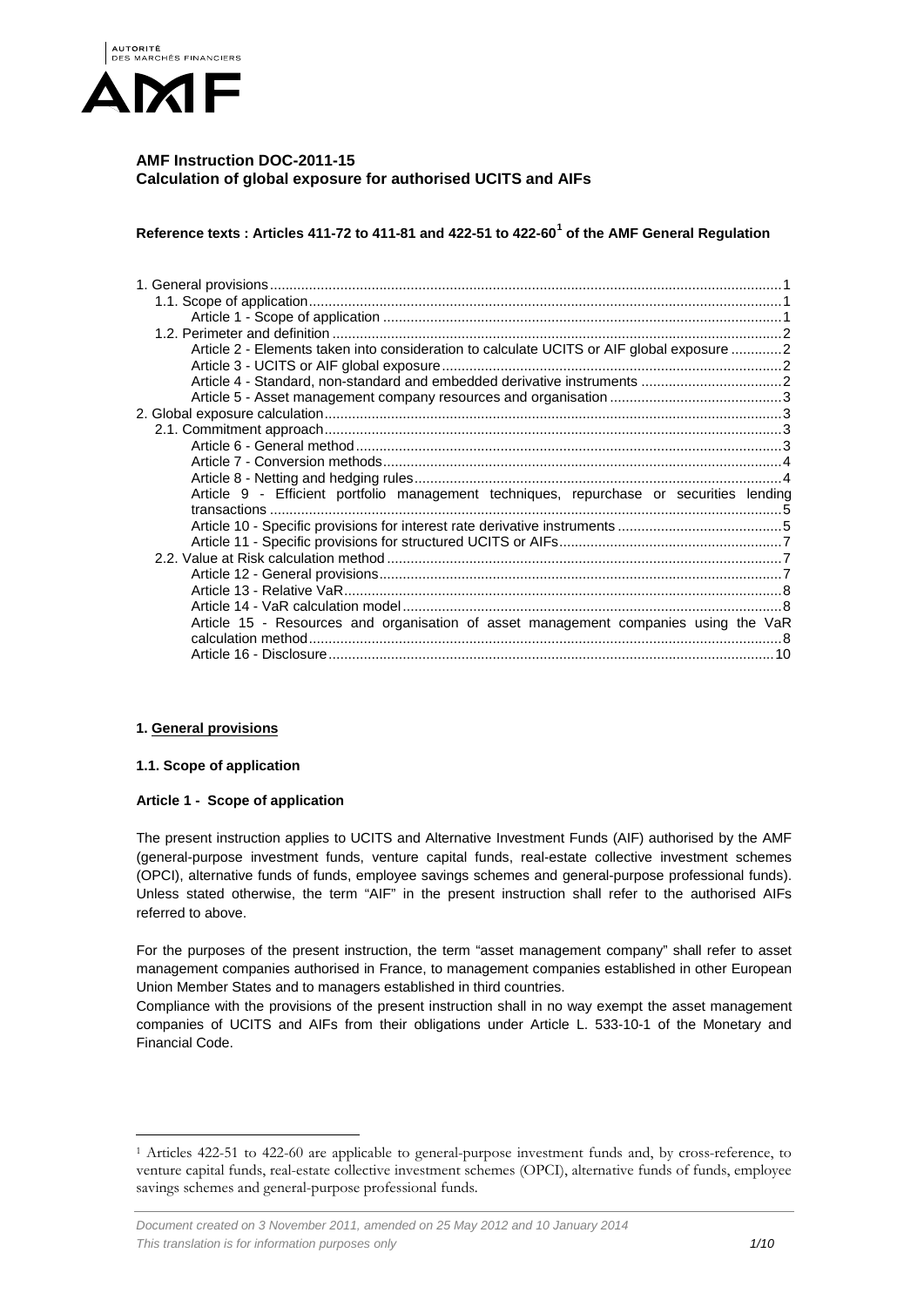

## <span id="page-1-0"></span>**1.2. Perimeter and definition**

### <span id="page-1-1"></span>**Article 2 - Elements taken into consideration to calculate UCITS or AIF global exposure**

I. – Calculation of the global exposure of a UCITS or AIF takes the following into consideration:

1° Financial derivative instruments, including financial derivatives incorporated into other financial securities in accordance with Article R. 214-15-2 or Article R. 214-32-24-1 of the Monetary and Financial Code, referred to hereafter as embedded derivatives. To calculate global exposure, these financial derivatives are separated from the host cash instrument;

2° Techniques and instruments including repurchase agreements or securities lending operations in order to generate additional leverage or exposure to market risk;

3° For general-purpose professional funds, cash borrowing.

# <span id="page-1-2"></span>**Article 3 - UCITS or AIF global exposure**

In accordance with the first paragraph of Article R. 214-30 or Article R. 214-32-41 and D. 214-113 II I° of the Monetary and Financial Code, a UCITS or an AIF should ensure that its global exposure to financial derivative instruments does not exceed the net asset value of its portfolio.

In accordance with Article R. 214-193 of the Monetary and Financial Code, the limit referred to in Article R. 214-32-41 is increased to three times net asset value for general-purpose professional funds.

In accordance with Article 411-72, I or Article 422-51 of the AMF General Regulation, the global exposure calculation must be carried out at least daily and the limits on global exposure must be complied with on an ongoing basis. Depending on the investment strategy being pursued and where necessary, intra-day global exposure calculations must also be carried out.

#### <span id="page-1-3"></span>**Article 4 - Standard, non-standard and embedded derivative instruments**

I. – The following non-exhaustive list of derivatives may be considered standard derivatives:

1° Futures and forwards on financial instruments, currency, interest rates and indices;

2° Plain vanilla options (bought/sold puts and calls);

3° Swaps: fixed for floating rate, fixed for fixed rate, floating for floating rate, and inflation and currency swaps;

4° Total Return swaps by which two parties exchange cash flows representing, for the protection seller, the return on the asset plus any appreciation in the asset and, for the protection buyer, periodic payments plus any depreciation of the asset;

5° Futures transferring single-name credit risk (derivatives such as single-name credit default swaps);

6° Derivatives with payment of a difference, such as Contracts For Differences, enabling the exchange, at contract maturity, of the current value of an asset against the initial value of the same asset. The seller pays the buyer the difference between the initial value and current value of the asset without the underlying asset being bought or sold;

7° Warrants which entitle but do not oblige the holder to buy or sell a given amount of a specific security at a price set in advance, at the maturity date of the warrant or at any time up to that date;

8° Rights to subscribe to stock allowing the investor, over a given period, to subscribe to another security in a quantity and at a price set in advance.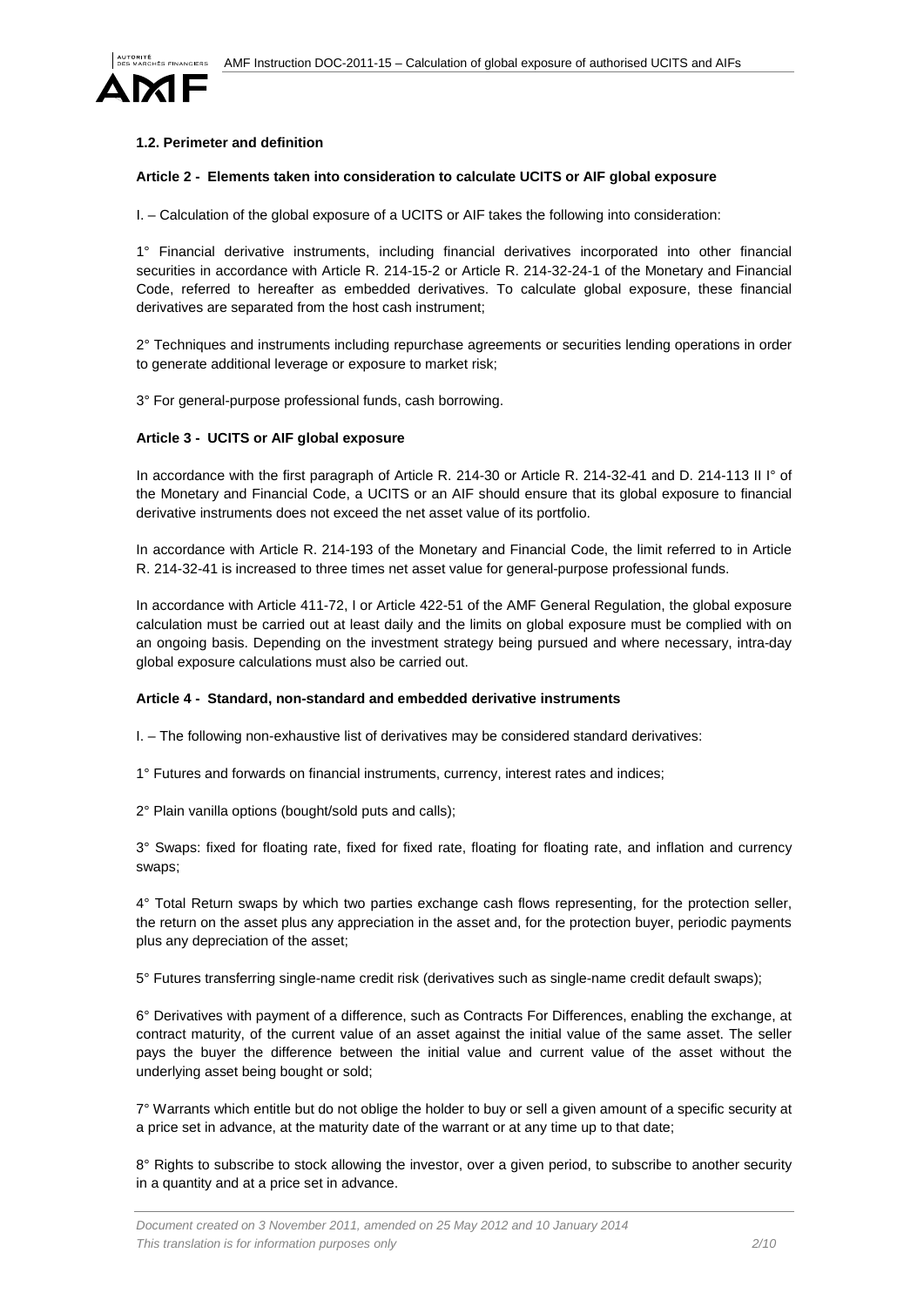

Standard derivatives shall be deemed to exclude the non-standard derivatives mentioned in III.

II. – The financial instruments referred to in Article L. 211-1, II, clauses 1 and 2 of the Monetary and Financial Code and money market instruments hosting a derivative are referred to hereafter as embedded derivatives. The following non-exhaustive list of derivatives may be considered financial instruments with embedded derivatives:

1° Convertible bonds;

2° Credit linked notes;

3° Partly paid securities, on which only part of the capital amount and any premium due has been paid. The outstanding amounts are payable at a time chosen by the company issuing the securities;

4° Warrants, which entitle but do not oblige the holder to buy or sell a given amount of a specific security at a price set in advance, at the maturity date of the warrant or at any time up to that date;

5° Rights to subscribe to stock allowing the investor, over a given period, to subscribe to another security in a quantity and at a price set in advance.

III. - The following non-exhaustive list of derivatives may be considered non-standard derivatives:

1° Digital or binary options paying a predetermined return if certain market conditions are fulfilled on expiry, and zero return otherwise;

2° Barrier options where the payoff depends on a set threshold being exceeded by the price of the underlying asset during the lifetime of the option;

3° Futures transferring credit risk other than single-name credit risk, for example credit derivatives such as First to Default Swaps;

4° Variance Swaps and Volatility Swaps are contracts that allow investors to gain exposure to the variance (squared volatility) or volatility respectively of an underlying asset and, in particular, to trade future realised volatility against current implied volatility.

#### <span id="page-2-0"></span>**Article 5 - Asset management company resources and organisation**

The use of a commitment approach or Value At Risk approach, referred to hereafter as the VaR approach, to calculate global exposure of a UCITS or AIF does not exempt the asset management company from the requirement to establish appropriate internal risk management measures and limits.

### <span id="page-2-1"></span>**2. Global exposure calculation**

# <span id="page-2-2"></span>**2.1. Commitment approach**

#### <span id="page-2-3"></span>**Article 6 - General method**

I. - The commitment calculation must be based on an exact conversion of the financial derivative position into the market value of an equivalent position in the underlying asset of that derivative. This may be replaced by the notional value or the price of the futures contract where this is more conservative.

Only for non-standard derivatives, where it is not possible to convert the derivative into the market value or notional value of the equivalent underlying asset, an alternative conservative approach determined by the asset management company may be used, provided that the total amount of the derivatives represents a negligible portion of the UCITS or AIF portfolio.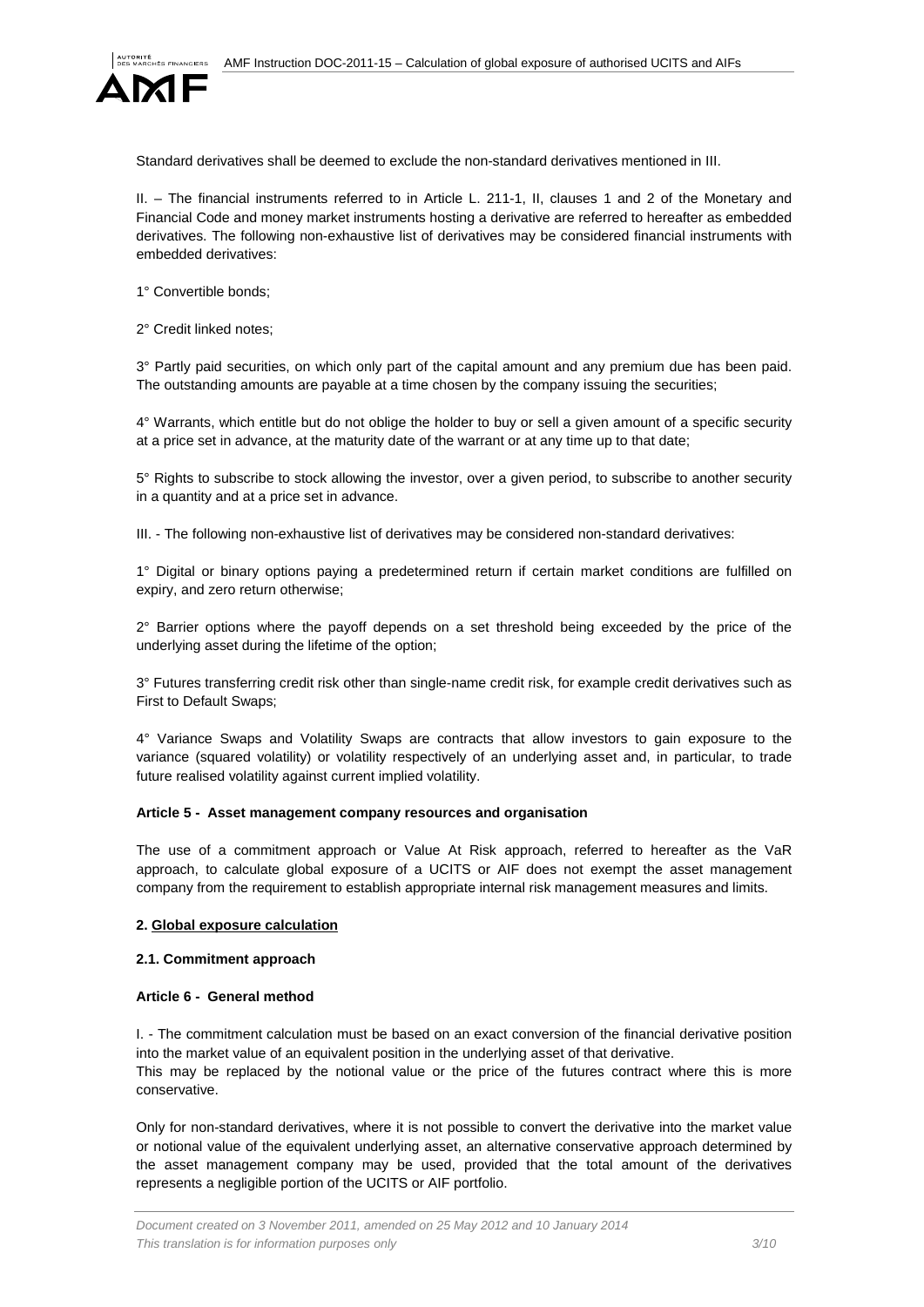

II. – The global exposure of a UCITS or AIF determined using the commitment approach is calculated by the following method:

1° The asset management company calculates the commitment of each derivative individually;

2° It identifies netting and hedging arrangements. For each of these arrangements, it calculates a net commitment as follows:

- a) Gross commitment is equal to the sum of the commitments of the individual financial derivative instruments (including embedded derivatives) after derivative netting;
- b) If the netting or hedging arrangement involves security positions, the market value of security positions can be used to offset gross commitment;
- c) The absolute value of the resulting calculation is equal to net commitment.

3° It then calculates global exposure as the sum of:

- a) The absolute value of the commitment of each individual derivative not involved in netting or hedging arrangements;
- b) The absolute value of each net commitment after the netting or hedging arrangements as described above;
- c) The sum of the absolute values of the commitment linked to Efficient Portfolio Management techniques, notably to techniques and instruments relating to eligible securities and money market instruments and to repurchasing or securities lending operations, as defined in Article R. 214-18 or Article R. 214-32-27 of the Monetary and Financial Code.

The commitment calculation for each financial derivative position should be converted to the base currency of the UCITS or AIF using the spot rate.

Where any currency derivative has two legs that are not in the base currency of the UCITS or AIF, both legs must be taken into account separately in the commitment calculation.

#### <span id="page-3-0"></span>**Article 7 - Conversion methods**

I. – Examples of commitment calculation methods by conversion into an equivalent position in the underlying asset for a non-exhaustive list of standard derivatives are set out in Annexe I.

II. - Examples of commitment calculation methods by conversion into an equivalent position in the underlying asset for a non-exhaustive list of embedded derivatives are set out in Annexe II.

III. - Examples of commitment calculation methods by conversion into an equivalent position in the underlying asset for a non-exhaustive list of non-standard derivatives are set out in Annexe III.

# <span id="page-3-1"></span>**Article 8 - Netting and hedging rules**

I. – The asset management company may net positions:

1° Between financial derivative instruments, provided they refer to the same underlying asset, even if the maturity date of the financial derivative instruments is different;

2° Between a financial derivative instrument whose underlying asset is a transferable security, money market instrument or an asset referred to in Article L. 214-20, I, 3° or Article L. 214-24-55 and that same corresponding underlying asset held in the portfolio.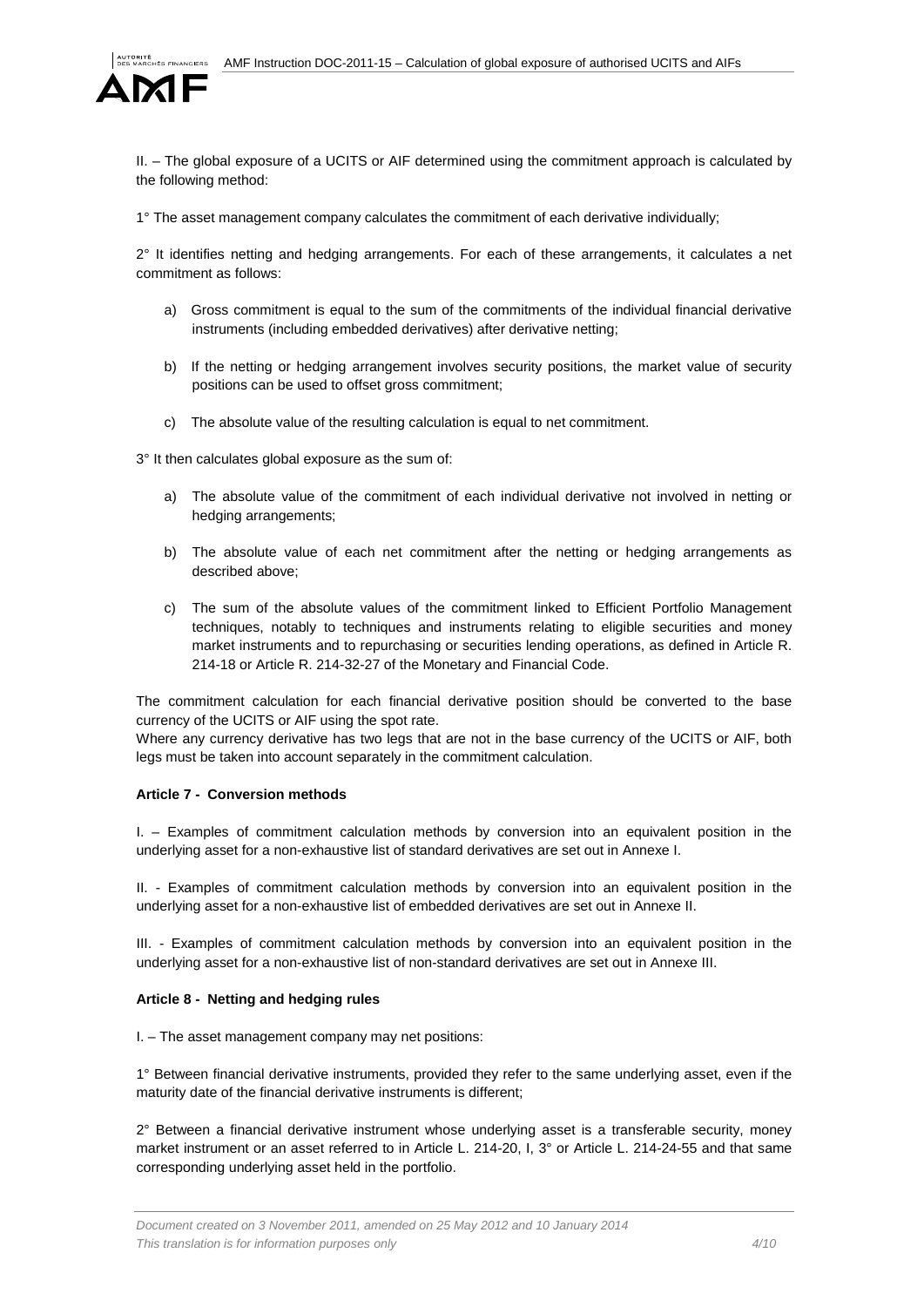

II. – 1° The asset management company may only take hedging arrangements into account when calculating global exposure if the said arrangements offset the risks linked to some assets and, in particular, if they comply with all the criteria below:

- a) there should be a verifiable reduction of risk at the UCITS or AIF level;
- b) the risks linked to financial derivative instruments, i.e. general and specific risks if any, should be offset;
- c) the hedging arrangements should relate to the same asset class;
- d) the hedging arrangements remain efficient in stressed market conditions.

Investment strategies that aim to generate a return should not be considered as hedging arrangements.

Notwithstanding the above criteria, financial derivative instruments used for currency hedging purposes (i.e. that do not add any incremental exposure, leverage and/or other market risks) may be netted when calculating the global exposure of the UCITS.

No market neutral or long/short investment strategies will be deemed to comply with all the criteria laid down above.

2° If the asset management company uses a conservative calculation rather than an exact calculation of the commitment for each financial derivative instrument (i.e. exact conversion into the market value of the equivalent position in the underlying assets), hedging and netting arrangements cannot be taken into account to reduce commitment on the derivatives involved if it results in an underestimation of the global exposure.

# <span id="page-4-0"></span>**Article 9 - Efficient portfolio management techniques, repurchase or securities lending transactions**

If the UCITS or AIF uses efficient portfolio management techniques such as those mentioned in Article R.214-18 or Article R. 214-32-27 of the Monetary and Financial Code, these operations must be taken into consideration for the determination of global exposure, provided that they generate additional leverage through the reinvestment of collateral.

If the UCITS or AIF reinvests collateral in financial assets that provide a return in excess of the risk-free return, it must include in the global exposure calculations:

1° The amount of cash received as collateral if cash collateral is held;

2° The market value of the instrument concerned if non-cash collateral is held.

Any global exposure generated by these transactions should be added to the global exposure created through the use of derivatives and the total of these must not be greater than 100% of the net asset value of the UCITS or AIF portfolio.

Any further use of collateral as part of another repurchase transaction or securities lending transactions must be similarly treated and included in the global exposure calculation.

#### <span id="page-4-1"></span>**Article 10 - Specific provisions for interest rate derivative instruments**

For the purposes of the present article, an interest rate derivative instrument is a derivative where the underlying asset is an interest rate. The variation of the marked to market of the interest rate derivative is mainly related to moves in the interest rate curve. Examples (non-exhaustive list) of interest rate derivatives might be: interest rate swaps, FRA, interest rate futures, futures on bonds. Forward rate agreements are interest rate derivatives.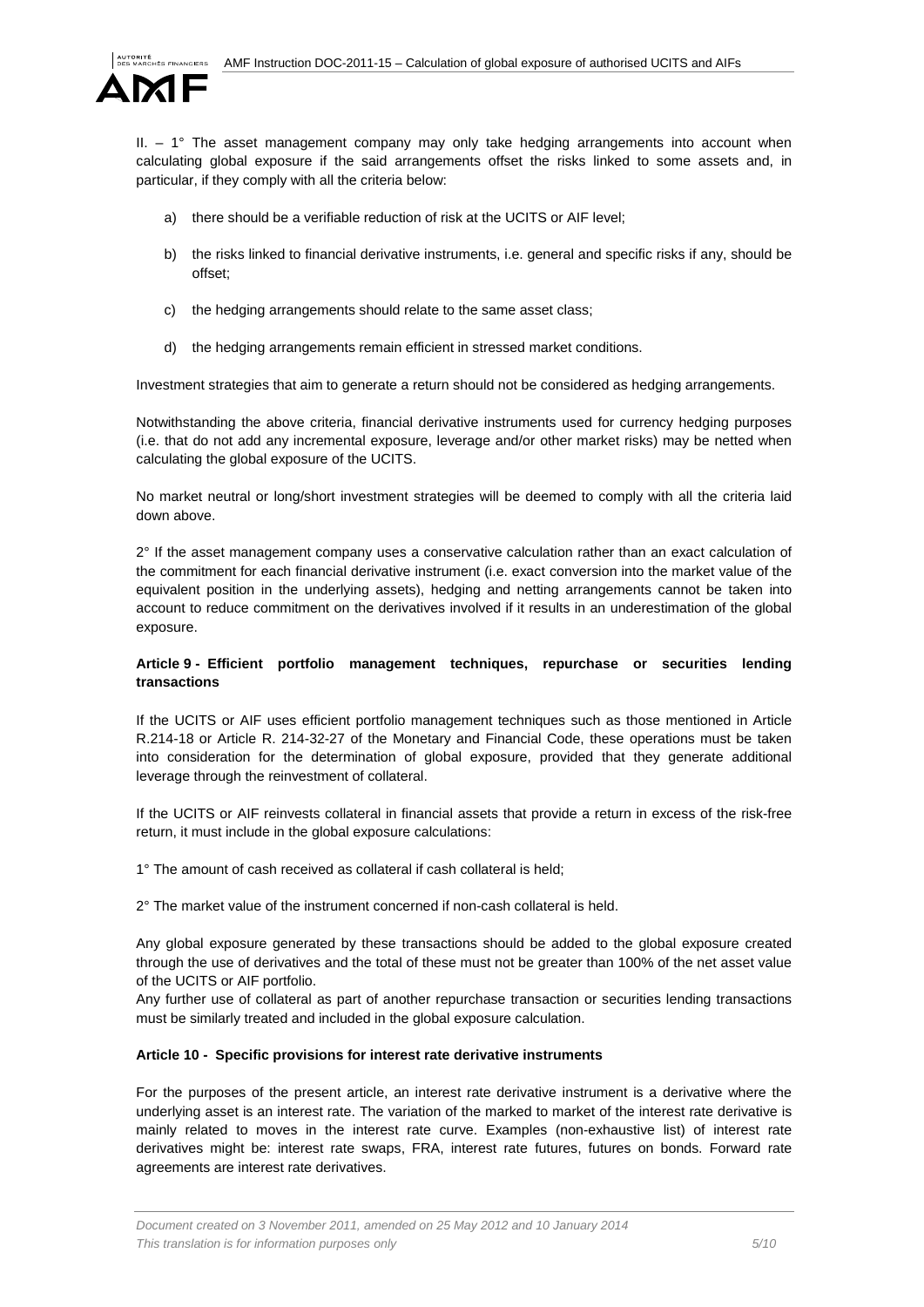

I. – The duration-netting rules specific to interest rate derivative instruments can only be used when the investment strategy of the UCITS or AIF implies no significant source of risk other than interest rates (e.g. volatility or exchange risks). Therefore, duration-netting rules may not be applied to interest rate arbitrage strategies.

In addition, use of these duration-netting rules cannot generate any increase in interest rate risk through investment in short-term positions. Thus, for example, short-dated interest rate derivatives cannot be the main source of performance for a UCITS or AIF with medium duration if it makes use of these durationnetting rules.

II. – Positions on interest rate derivatives should be converted into equivalent positions according to the following methodology:

1° The asset management company allocates each interest rate financial derivative instrument to the appropriate maturity range ("bucket") in the following table:

| <b>Bucket</b> | <b>Maturities Range</b> |
|---------------|-------------------------|
|               | $0 - 2$ years           |
|               | 2 - 7 years             |
|               | 7 - 15 years            |
|               | $> 15$ years            |

2° The asset management company converts the position of each interest rate derivative instrument into the equivalent underlying asset position as its duration divided by the target duration of the UCITS or AIF and multiplied by the market value of the underlying asset:

> $\frac{1}{\text{duration}_{\text{Intra}}}\times \text{MtM}_{\text{underlyingasse}}$ *u*nderlying asset position =  $\frac{duration_{\text{IFT}}}{1 + 1}$  × target Equivalent underlying asset position

Whereby:

- duration<sub>FDI</sub> is the duration or sensitivity to interest rates, of the interest rate derivative;

- durationtarget is in line with the investment strategy, the directional positions and with the expected level of risk at any time and will be regularised otherwise. It is also in line with the portfolio duration under normal market conditions;

- MtMunderlying is the market value of the underlying asset.

3° The long and short equivalent underlying asset positions within each bucket are netted to determine the netted position of the bucket. The short or long balance is the unnetted position of the bucket.

4° The unnetted long (or short) positions in bucket (i) are netted with the remaining unnetted positions in bucket (i+1).

5° The remaining unnetted long (or short) positions in bucket (i) are netted with the unnetted positions remaining in bucket (i+2).

6° The remaining unnetted long (or short) positions in bucket (1) are finally netted with the unnetted positions remaining in bucket (4).

7° The global exposure of the UCITS or AIF is the sum of:

a) 0% of the absolute value of the netted position for each bucket;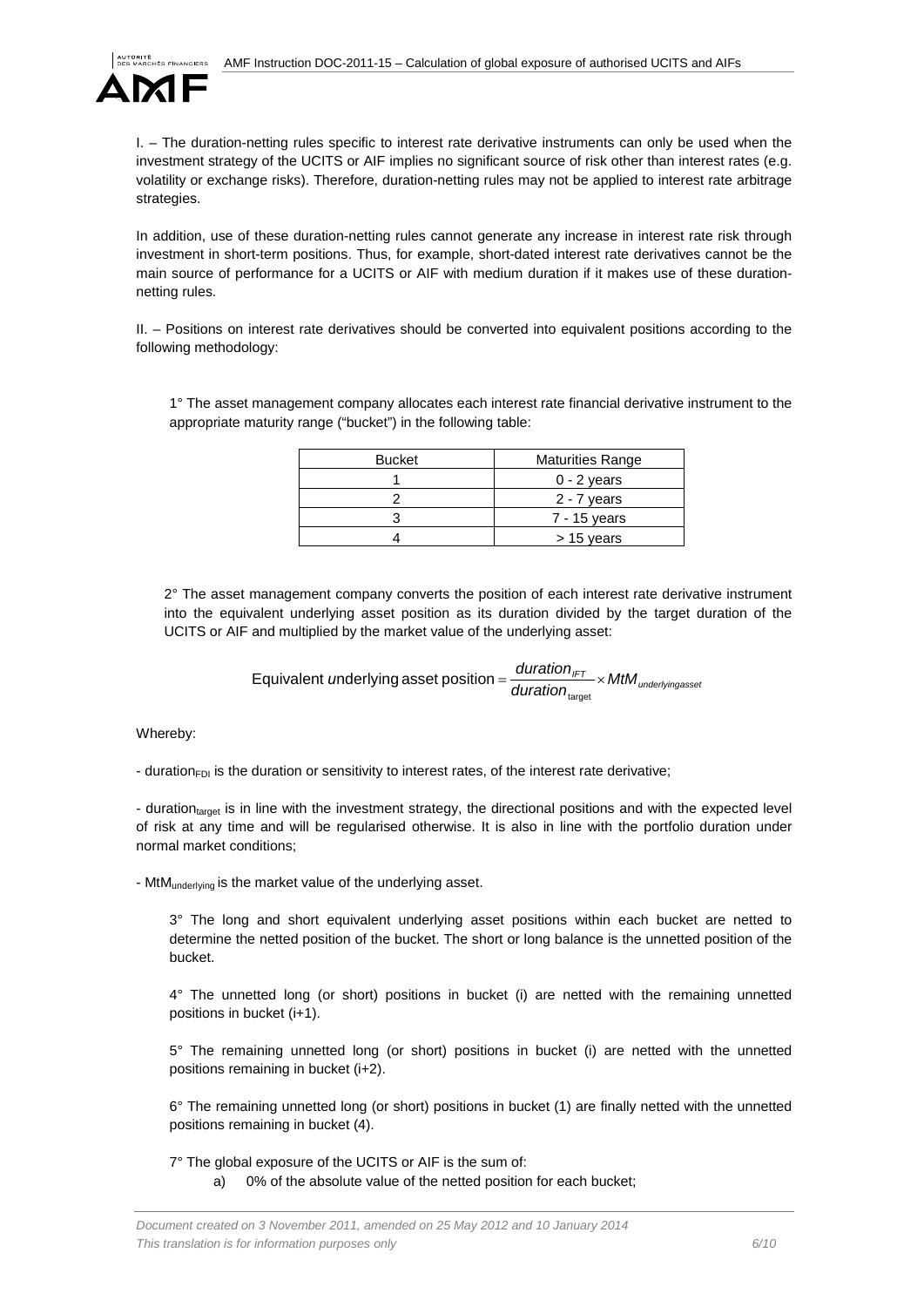

b) 40% of the absolute value of the netted position between two adjoining buckets (i) and  $(i+1);$ 

- c) 75% of the absolute value of the netted position between buckets (i) and  $(i+2)$ ;
- d) 100% of the absolute value of the netted position between the two most remote buckets,
- (1) and (4);
- e) 100% of the absolute values of the remaining unnetted positions.

### <span id="page-6-0"></span>**Article 11 - Specific provisions for structured UCITS or AIFs**

I. – When the UCITS or AIF is a structured fund and meets the criteria set out in Article 411-80 or Article 422-59 of the AMF General Regulation, the global exposure calculation may be based on the commitment method for each scenario to which the investor may be exposed, and is applied as follows:

1° The predefined formula on which the investment strategy is based is divided into a finite number of individual scenarios,

 $2^{\circ}$  Each scenario is analysed to define whether the financial derivative instruments and transactions structuring it can be excluded from the global exposure calculation by the commitment approach and according to the provisions of Article 411-76 or Article 422-55 of the AMF General Regulation. In addition, a scenario structured on an investment in eligible assets providing a return other than a risk-

free return may only be considered as complying with Article 411-76, paragraph II or Article 422-55 of the AMF General Regulation if that investment is coupled with a guarantee of the fund investment objective under the terms of Article R. 214-19 or Article R. 214-32-28 of the Monetary and Financial Code.

3° The global exposure of each individual scenario complies with the limit of 100% of the net asset value of the UCITS or AIF portfolio.

The ESMA Guidelines (ESMA/2011/112) provide examples to illustrate these specific provisions.

II. - Asset management companies which make use of the approach for the calculation of global exposure outlined above should ensure that the prospectus:

- a) contains full disclosure regarding the investment policy, underlying exposure and payoff formulas in clear language which can be easily understood by the retail investor; and
- b) includes a prominent risk warning informing investors who redeem their investment prior to maturity that they do not benefit from the predefined payoff and may suffer significant losses.

# <span id="page-6-1"></span>**2.2. Value at Risk calculation method**

#### <span id="page-6-2"></span>**Article 12 - General provisions**

The asset management company may calculate global exposure by a VaR approach on the terms set out in Article 411-77 or Article 422-56 of the AMF General Regulation. A confidence interval and/or a holding period differing from those mentioned in Article 411-77 or Article 422-56 of the AMF General Regulation may be used in the calculation provided that:

- The confidence interval is not below 95%:
- The holding period does not exceed 20 business days.

If other calculation parameters are used, the asset management company must rescale the amount it has calculated to the VAR defined in Article 411-77, paragraph II or Article 422-56 of the AMF General Regulation, under the assumption of a normal distribution with an identical and independent distribution of the risk factor returns by referring to the quantiles of the normal distribution and the square root of time rule.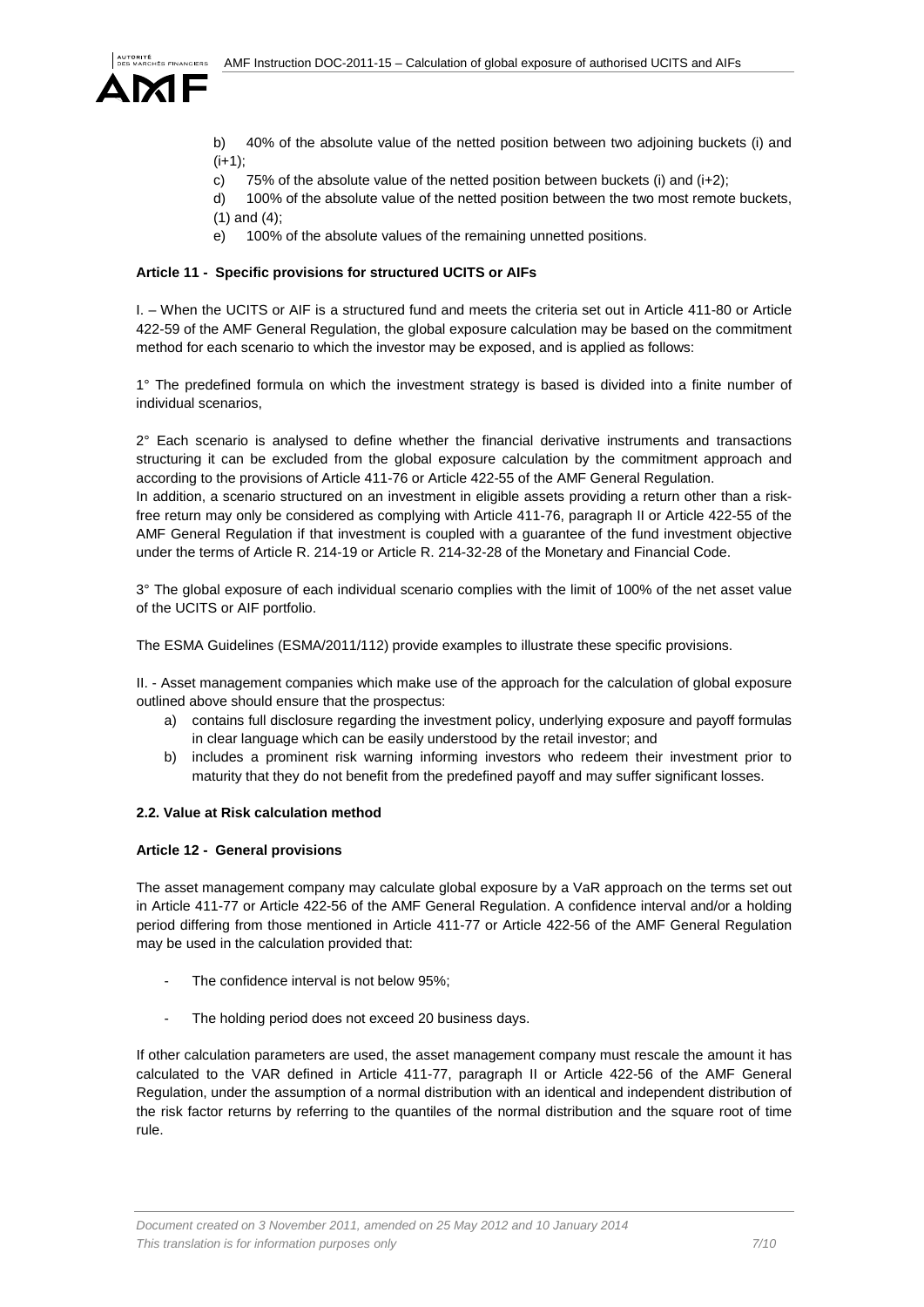

### <span id="page-7-0"></span>**Article 13 - Relative VaR**

I. - In accordance with Article 411-78, paragraph I, clause 3 or Article 422-57 of the AMF General Regulation, global exposure calculated by the relative VaR approach is equal to the VAR of the UCITS or AIF divided by the VaR of a reference portfolio, minus one, multiplied by the net assets. The VaR of the UCITS or AIF is thus limited to twice the VaR of the reference portfolio.

II. - The reference portfolio should be unleveraged and should, in particular, not contain any financial derivative instruments or embedded derivatives, except that:

- a) If the UCITS or AIF engages in a long/short type strategy, the reference portfolio may contain financial derivative instruments to gain the short exposure;
- b) If the currency risk of the UCITS or AIF is hedged, it may select a currency hedged index as a reference portfolio.

The risk profile of the reference portfolio should be consistent with the investment objectives, policies and limits of the UCITS or AIF.

If the risk/return profile of the UCITS or AIF changes frequently or if the definition of a reference portfolio is not possible, then the relative VaR method should not be used.

The process relating to the determination and ongoing maintenance of the reference portfolio should be integrated in the risk management process and be supported by adequate procedures. The asset management company should define guidelines governing the composition of the reference portfolio. In addition, the actual composition of the reference portfolio and any changes should be clearly documented.

#### <span id="page-7-1"></span>**Article 14 - VaR calculation model**

I. – The asset management company is responsible for choosing an appropriate model. It ensures that the model is appropriate with regard to the investment strategy being pursued and the types and complexity of the financial instruments used.

The model takes account at least of general market risk and, if possible, of other risks. The VaR model should adequately and sufficiently accurately capture the risks of the UCITS or AIF, in particular:

1° It adequately captures all the material market risks associated with portfolio positions and, in particular, the specific risks associated with financial derivative instruments. For that purpose, all the risk factors which have more than a negligible influence on the fluctuation of the portfolio's value should be covered by the VaR model;

2° The quantitative models used within the VaR framework (pricing tools, estimation of volatilities and correlations, etc) should provide for a high level of accuracy;

3° The data used within the VaR framework should be consistent, robust and reliable.

# <span id="page-7-2"></span>**Article 15 - Resources and organisation of asset management companies using the VaR calculation method**

I. – In accordance with Article 313-53-4 or Articles 318-38 and 318-39 of the AMF General Regulation, an asset management company using the VaR approach should have a permanent risk management function that is independent from its commercial and operational units. This function is responsible for validating the VaR model and reviewing it.

II. – To this effect, the asset management company implements:

1° A system for recording and back testing the calculations performed to verify that the models used capture the risks of the UCITS or AIF appropriately, meaning notably that back testing should be carried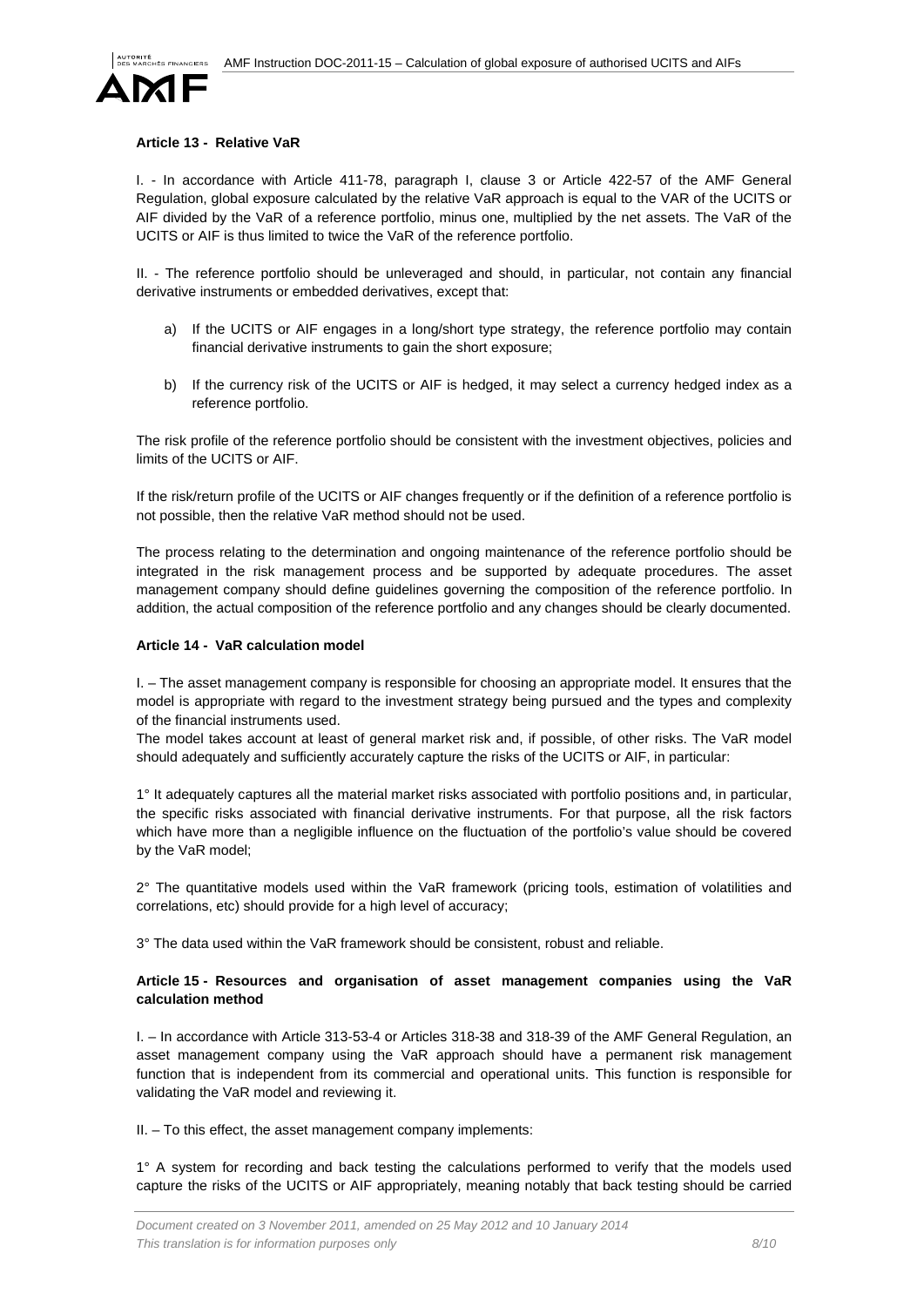

out at least on a monthly basis to check that the variations in the one-day value of the portfolio are consistent with the exposure calculations used.

The asset management company should determine and monitor overshootings of the VaR threshold value, i.e. when the one-day change in the UCITS or AIF portfolio's value exceeds the related one-day value-at-risk measure calculated by the model.

If the percentage of overshootings appears to be too high, the asset management company should review the VaR model and make appropriate adjustments, which should be documented.

The senior management should be informed at least on a quarterly basis if the number of overshootings for each UCITS or AIF over the most recent 250 business days exceeds 4 in the case of a 99% confidence interval. This information should contain an analysis and explanation of the sources of overshootings and a statement of what measures, if any, have been taken.

2° A rigorous, comprehensive, risk-adequate stress testing program adapted to the composition and market conditions of the UCITS or AIF should be conducted to simulate its behaviour in crisis situations.

The stress testing program should be designed to measure any potential major depreciation of the UCITS or AIF value as a result of unexpected changes in the relevant market parameters and correlation factors. Conversely, whenever appropriate, it should also measure changes in the relevant market parameters and correlation factors, which could result in major depreciation of the UCITS or AIF value.

The stress tests should be adequately integrated into the risk management process and the results should be considered when making investment decisions for the UCITS or AIF.

The stress tests should cover all risks which influence the net asset value of the UCITS or AIF to any significant degree, in particular those risks which are not fully captured by the VaR model used (specific risks). They should be appropriate for analysing potential situations in which the use of significant leverage would expose the UCITS or AIF to significant downside risk and could potentially lead to the default of the UCITS or AIF.

They take account at least of the risks relating to an extreme event the UCITS or AIF might be exposed to (risk that the value of a financial instrument changes in a sudden way when compared with the behaviour of the general market and in a way that goes well beyond the normal range of fluctuations in value, default risk).

They should focus mainly on those risks which, though not significant in normal circumstances, are likely to be significant in stress situations, such as the risk of unusual correlation changes, the illiquidity of markets in stressed market situations or the behaviour of complex structured products under stressed liquidity conditions.

They should be carried out on a regular basis, at least once a month. Additionally, they should be carried out whenever a change in the value or composition of a UCITS or AIF or a change in market conditions makes it likely that the test results will differ significantly. The results of these tests should be filed and taken into consideration when making any investment decisions.

The asset management company should implement clear procedures and develop an adequate stresstesting programme on the basis of such procedures. It should explain why the program is suitable for the UCITS. Reasons should be given if it is intended to deviate from the programme.

III. – The following are described in detailed documentation:

- a) The operating principles of the VaR models, providing details of the calculation techniques used, including the risks covered by the model, the methodology, the mathematical assumptions and foundations, the data used, the accuracy and completeness of the risk assessment, the methods used to validate the model, the validity range of the model and its operational implementation;
- b) The back testing process;
- c) The stress testing process.